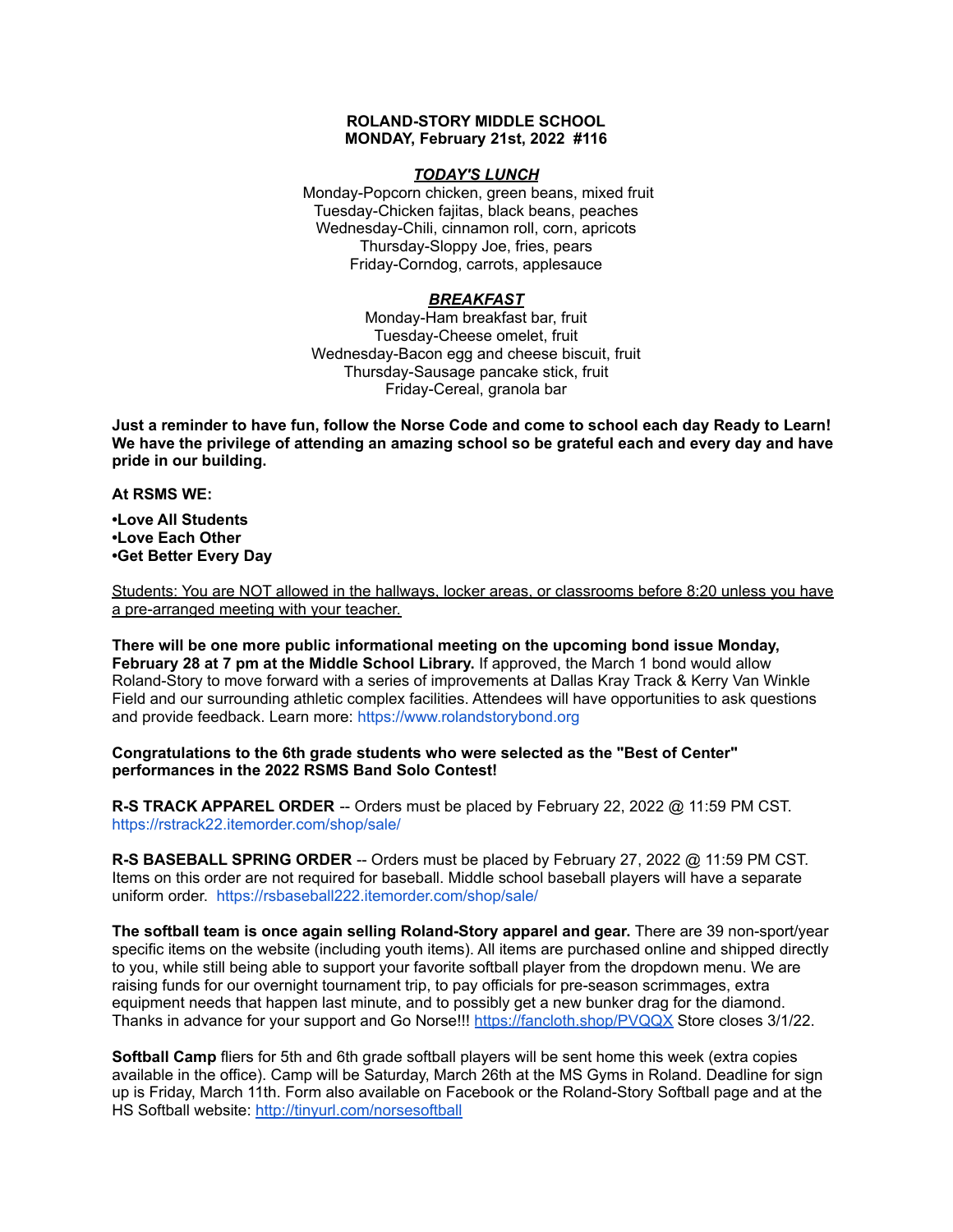Attention parents! As we are planning the upcoming gala fundraiser, the PTO is looking for donations we can use to auction. If you have items you'd like to donate, please contact Kristy Reinhart at reinharts.luv.cyclones@gmail.com or Willow Hill at mclaughlinhill@gmail.com for more information. Some items we're looking for are themed baskets, event/experience tickets, or gift cards. Thanks!

**7th and 8th Grade Students:** Roland Story Claybusters will be having a parent and student information meeting on February 22nd at 7 pm at Grace United Methodist Church in Story City. If you are interested in participating in the spring trap season stop by the office to pick up an information sheet and plan on coming to the meeting.

Hey students! If you are at least 14 years old (or will be by the end of this May), Riverside bible camp has an awesome opportunity this summer for you to work on their hospitality team. If you are interested in knowing more about this program, please contact their director, **Cheri Hennager,** by email at cheri@riversidelbc.org or on their website at [www.riversidelbc.org.](http://www.riversidelbc.org/)

**Students-**as the weather gets colder please bring the appropriate clothing for outdoor recess. We will go out for recess unless the weather is colder than 5 degrees. We ask that you wear your coats to lunch.

**7 th and 8 th Grade Roland Rural Bus Room** please report to Mrs. Wilkinson's room at 3:30.

**Reminder to all students attending middle school and high school events:** Please come to watch the event and NOT be running around. Remember to demonstrate the Norse Code positively cheering for both teams.

### **RSMS to offer "Skip the Trip" Iowa DOT instruction permit knowledge tests**

Do you have a student who is ready to take the operator knowledge test to get an Iowa instruction permit to drive? RSMS is now offering the test right here at school as part of the Iowa Department of Transportation's "Skip the Trip" program. In partnering with the Iowa DOT, RSMS can save families time, cost, and the hassle of making a trip to a driver's license service center for testing. Students will be able to take the web-based test in a more familiar environment that works to reduce test anxiety and increase success rates. Tests are overseen by trained school staff to assure the integrity of test results. To be eligible to take the remote knowledge test, your student must be age 14 or older and not currently hold an Iowa instruction permit. Students that have turned 14 prior to the testing date must sign up in the office and have permission given from their parent by either email or phone. Students will have the opportunity to test on the second Tuesday of each month. "Skip the Trip" allows students to take their initial test at school as the first step in getting your student to be a confident driver. Once a student has successfully passed the test, the student will receive an email verifying a successful test. The student brings a copy of the email to the driver's license service center along with the other required documentation that will prove their identity to be issued their instruction permit. Service center staff will verify passing test result emails with Iowa DOT records. Visit [www.iowadot.gov/mvd/realid/success.asp](http://www.iowadot.gov/mvd/realid/success.asp) to determine what documentation to bring with you to receive your student's permit. To prepare for a successful knowledge test, students should study the Iowa Driver's Manual and online practice test, both available at: <https://iowadot.gov/mvd/driverslicense/manuals-and-practice-tests>.

### **Quote of the Week:**

**"Hate is too great a burden to bear. It injures the hater more than it injures the hated." —Coretta Scott King**

## **R-S MS PRACTICE / SHUTTLE SCHEDULE**

**BOYS BASKETBALL**

**February 21 - 25 SHUTTLE @ 5:45 P.M. / 1:15 Early Dismissal @ 3:30**